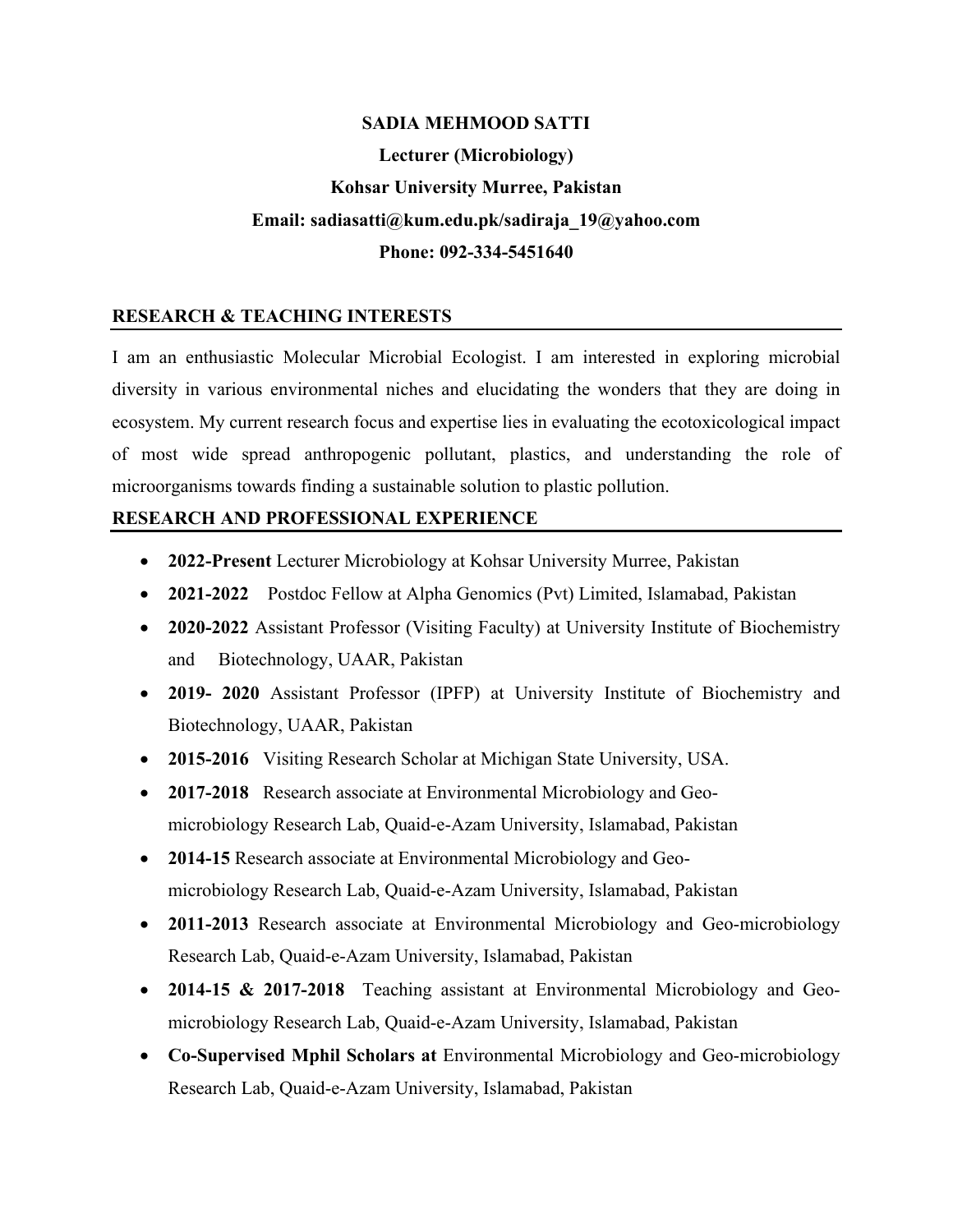- **Member of The Curriculum Development and Revision Committee at** University Institute of Biochemistry and Biotechnology, UAAR, Pakistan
- Experience with **Development and maintenance of microbiology teaching laboratory**
- Experience with **Development of lab manuals for BS Microbiology and Biochemistry**
- **Member of The Admission Committee for BS at** University Institute of Biochemistry and Biotechnology, UAAR, Pakistan
- **Secretary Transport Committee** at Kohsar University Murree
- **Secretary Selection Committee for employees on regular basis** at Kohsar University Murree
- **Assistant registrar Administration** at Kohsar University Murree
- **Member KJ GYM OVERSIGHT Committee at Kohsar University Murree**

# **EDUCATION**

- **Ph.D., Microbiology. 2018** Environmental Microbiology and Geo-microbiology Research Lab, Quaid-e-Azam University, Islamabad, Pakistan Thesis Title: Microbial Degradation of Polyester-based Biodegradable Plastics Faculty Advisor: Dr. Aamer Ali Shah
- **M.Phil., Microbiology. 2013** Environmental Microbiology and Geo-microbiology Research Lab, Quaid-e-Azam University, Islamabad, Pakistan Thesis Title: Isolation and characterization of thermotolerant yeast for ethanol production Faculty Advisor: Dr. Abdul Hameed
- **M.Sc., Microbiology. 2010** Microbiology Department Quaid-e-Azam University Islamabad, Pakistan
- **B.Sc., 2008** Punjab University, Lahore, Pakistan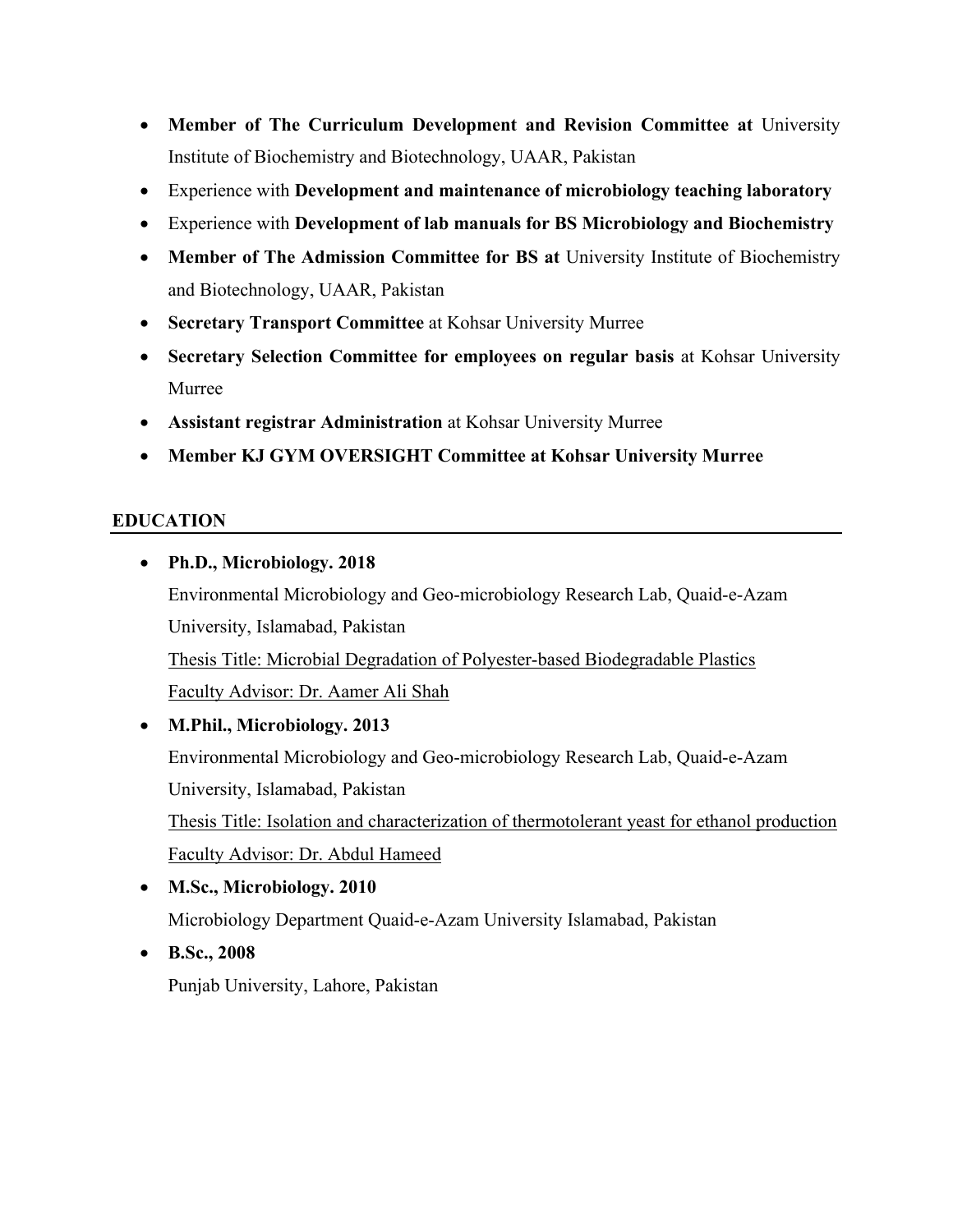#### **RESEARCH PROJECTS**

• Biodegradation of biodegradable plastic mulch film in soil environment and its impact on soil microbial communities and ecosystem functions (project # 21-2602/SRGP/HEC) (worth Rs. 0.5M)

## **RESEARCH SKILLS**

- DEVELOPMENT OF DIRECT MEASUREMENT RESPIROMETRIC SYSTEM (DMR) for real world Biodegradation and ecotoxicological studies
- Metagenomic analysis
- R and QIIME2 for statistical and diversity analysis
- Basic molecular Biology techniques (DNA/RNA extraction)
- Polymerase chain reaction (PCR)
- Whole genome Sequencing data analysis
- Analytical techniques (FTIR, SEM, LCMS, GPC)
- Enzyme and protein chemistry

## **PUBLICATIONS**

- **SATTI, S.M.;** CASTRO-AGUIRRE, E.; SHAH, A.A.; MARSH, T.L.; AURAS, R. (2021). Genome Annotation of Poly(lactic acid) Degrading Pseudomonas aeruginosa, Sphingobacterium sp. and Geobacillus sp. *International journal of molecular sciences.* 22, 7385. **(IF 5.9)**
- **SATTI, S. M., & SHAH, A. A. (2020). Polyester-based biodegradable plastics: an** approach towards sustainable development. *Letters in Applied Microbiology*, *70*(6), 413- 430. **(IF 2.2)**
- **SATTI, S. M**., SHAH, Z., LUQMAN, A., HASAN, F., OSMAN, M., & SHAH, A. A. (2020). Biodegradation of Poly (3-hydroxybutyrate) and Poly (3-hydroxybutyrate-co-3 hydroxyvalerate) by Newly Isolated Penicillium oxalicum SS2 in Soil Microcosms and Partial Characterization of Extracellular Depolymerase. *Current microbiology*. **(IF 1.7)**
- **SATTI, S.M**., NOOR, H., UD DIN, S., FARMAN, M., HASAN, F., KHAN, S., BADSHAH, M. AND SHAH, A.A., 2020. Insight on esterase from Pseudomonas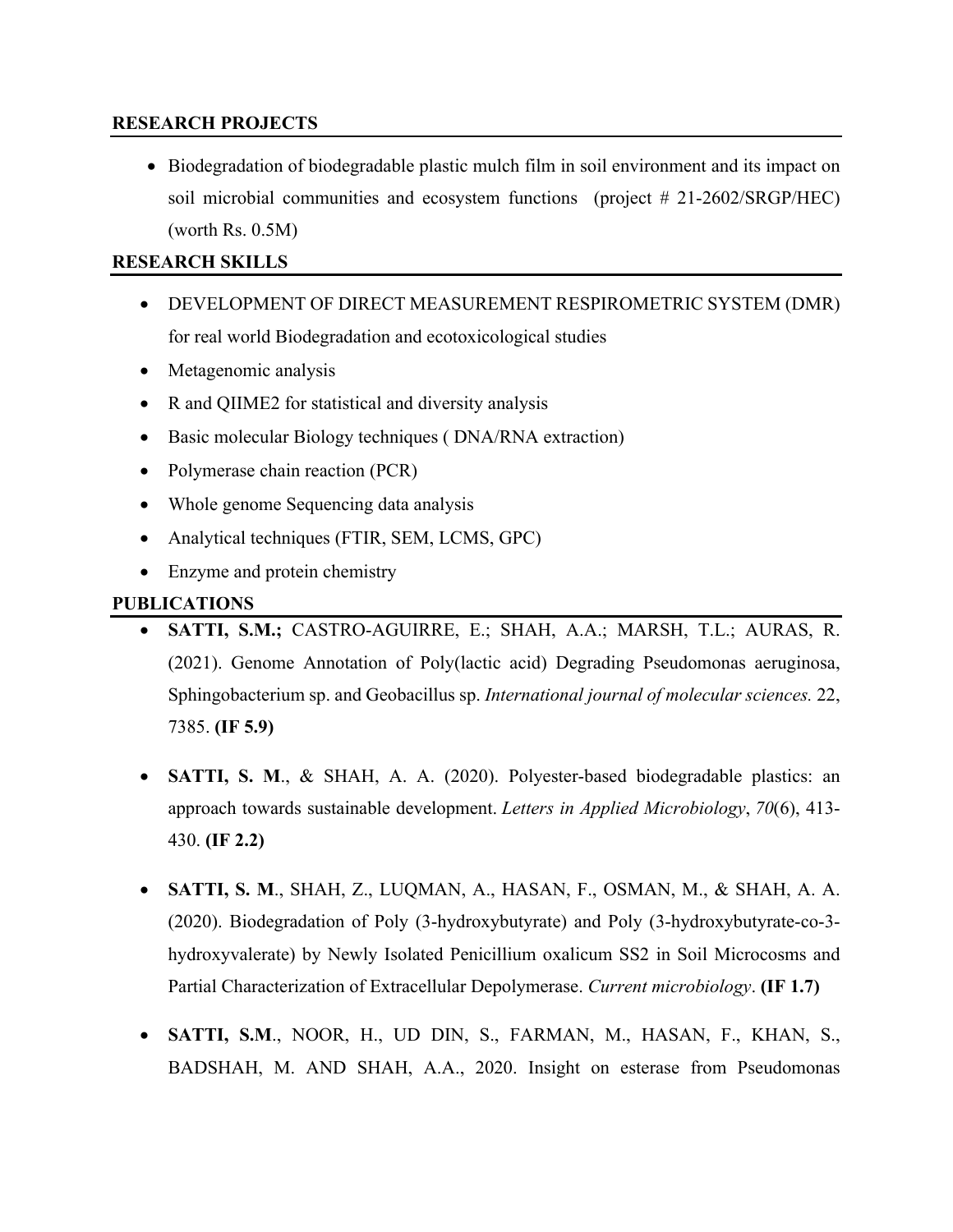aeruginosa strain S3 that depolymerize poly (lactic acid)(PLA) at ambient temperature. *Polymer Degradation and Stability*, p.109096. **(IF 4.5)**

- **SATTI, S. M**., ABBASI, A., KHAN, S., RANA, Q., MARSH, T. L., AURAS, R., HASSAN, F., BADSHH M. & SHAH, A. A., 2019 Statistical Optimization of Lipase Production from *Sphingobacterium* sp. Strain S2 and Evaluation of Enzymatic Depolymerization of Poly(lactic acid) at Mesophilic Temperature. *(Polymer degradation and stability doi 10.1016/j.polymdegradstab.2018.11.030* **(IF 4.5)**
- **SATTI, S. M**., SHAH, A. A., MARSH, T. L. & AURAS, R. 2018. Biodegradation of Poly (lactic acid) in Soil Microcosms at Ambient Temperature: Evaluation of Natural Attenuation, Bio-augmentation and Bio-stimulation. *Journal of Polymers and the Environment***,** 1-10. **(IF 2.6)**
- **SATTI, S. M**., SHAH, A. A., AURAS, R. & MARSH, T. L. 2017. Isolation and characterization of bacteria capable of degrading poly(lactic acid) at ambient temperature. *Polymer Degradation and Stability,* 144, 392–400. DOI 10.1016/j.polymdegradstab.2017.08.023) **(IF 4.5)**
- OSMAN, M., **SATTI, S. M**., LUQMAN, A., HASAN, F., SHAH, Z. & SHAH, A. A. 2017. Degradation of Polyester Polyurethane by *Aspergillus* sp. Strain S45 Isolated from Soil. *Journal of Polymers and the Environment*. (DOI 10.1007/s10924-017-0954-0) **(IF 2.6)**
- **SATTI, S. M.,** SHAH, A. A., AURAS, R., & MARSH, T. L. (2019). Genome annotation of Poly (lactic acid) degrading *Pseudomonas aeruginosa* and *Sphingobacterium sp. bioRxiv*, 609883
- Influence of film mulching on soil microbial community structure and functions in strawberry field (Under Review)
- Impacts of Plastic on the Soil Biophysical Environment (Under Review)

#### **POSTER AND CONFERENCE PRESENTATIONS**

• Satti SM, (December 14, 2017) "Biodegradation of polyesters based biodegradable plastics by *Aspergillus fumigatus*, S45, isolated from soil" 5<sup>th</sup> conference on biological and computational sciences, Pakistan.(Oral Presentation)